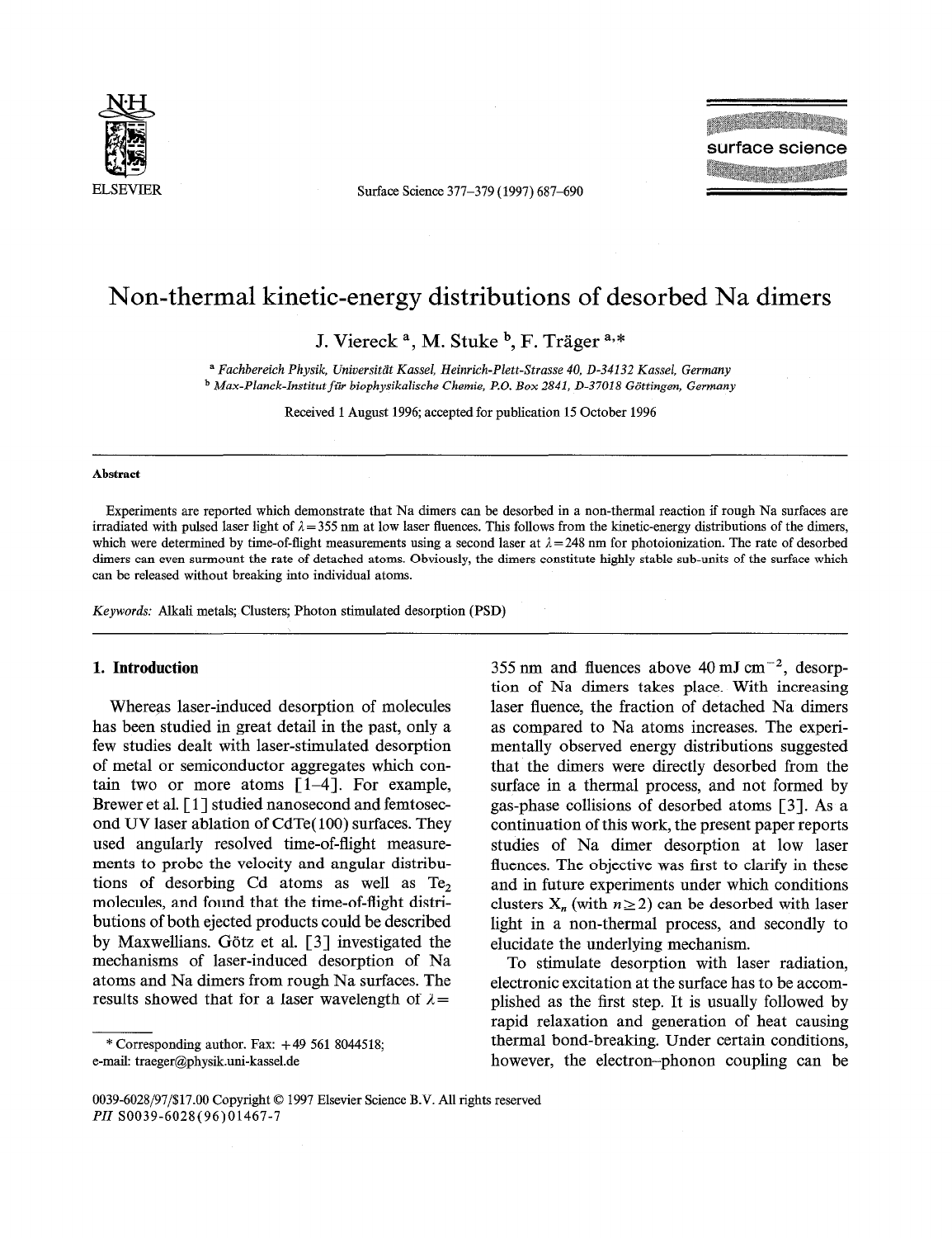reduced in strength, making non-thermal desorption possible (see, e.g., Ref. [S]) of atomic species [6-91 as a direct result of repulsive electronic excitation. Further, it turns out that desorption along these lines takes place preferentially from defects of the surface, i.e. from sites with particularly low coordination numbers [5,10]. Therefore, in order to study the desorption of clusters, it seems desirable to use surfaces with the largest possible number of such sites. For this purpose, surfaces with large roughness have been prepared here by the deposition of metal atoms on dielectric substrates held at low temperature. As in earlier work on atom desorption [11], sodium adsorbed on quartz served as a model system. Initially, the deposited atoms form small particles with the substrate defects acting as nucleation centers  $\lceil 12 \rceil$ . If deposition is continued, the clusters finally grow together, generating a film.

## 2. **Experimental**

The experimental arrangement has been described in detail elsewhere [3] and basically consists of an ultrahigh vacuum system with the sample, two lasers for stimulating desorption and photoionizing the desorption products, and a time-of-flight mass spectrometer. A thermal atomic beam of Na atoms with a well-defined constant flux is directed onto the quartz substrate in order to deposit a predetermined coverage of atoms onto the surface held at 80 K. The experiments reported here were carried out at low coverage, and in addition at low laser fluence to keep the desorption rate small, and to avoid gas-phase collisions of the desorbed species and thus measure their genuine kinetic-energy distribution. After preparation the sample was irradiated with the light of a Nd:YAG laser at  $\lambda = 355$  nm in order to stimulate desorption. The angle of incidence was  $50^{\circ}$  with respect to the surface normal, and the pulse duration was about 7 ns at a repetition rate of 10 Hz. At a distance of 21 mm in front of the substrate, the species detached from the cluster surface are ionized with the light of an excimer laser operating at  $\lambda = 248$  nm. The corresponding photon energy lies only a little above the ionization threshold of Na,. Therefore, if compared to earlier work with  $\lambda = 193$  nm, where strong fragmentation of the Na-dimers was observed [3], "soft" ionization of the desorbed dimers is accomplished and there is only very little dissociation into atoms. The generated ions pass the time-of-flight mass spectrometer and are finally detected with a secondary electron multiplier. The ion signal is processed with a boxcar integrator and stored in a computer. By varying the delay time between the two laser pulses used for desorption and ionization, the time-of-flight distributions of the desorbed Na-dimers were determined and then converted into flux distributions as a function of translational energy [ 131.

## 3. **Results and discussion**

As an example, Fig. 1 shows kinetic-energy distributions obtained by desorbing dimers with laser light of  $\lambda = 355$  nm and a total coverage of  $7.2 \times 10^{14}$  atoms cm<sup>-2</sup>, corresponding to an average particle size of  $R_{\text{ave}} = 7 \text{ nm}$ . The fluence of the Nd:YAG laser was increased first from  $\Phi =$ 3 mJ cm<sup>-2</sup> (Fig. 1a) to a value of  $\Phi = 5$  mJ cm<sup>-2</sup> (Fig. lb). In both cases the kinetic-energy distribution shows a maximum. In contrast, the distributions change drastically at larger fluences of, for example,  $\Phi = 9 \text{ mJ cm}^{-2}$  (Fig. 1c). It no longer exhibits a maximum, but falls off monotonously, with dimers of very low kinetic energy contributing substantially to the signal. This distribution can be fitted by an exponential (const.  $\exp(-E_{\text{kin}}/kT)$ ), represented by the dashed line in Fig. lc), indicating that thermal bond-breaking is responsible for desorption. Laser-induced thermal desorption of Na dimers is also observed if sodium surfaces are irradiated by light of  $\lambda = 532$  nm [14].

In further measurements the total coverage and the laser fluence were varied systematically. At low laser fluences, a maximum is observed for all kineticenergy distributions of the desorbed dimers. The data are compiled in Fig. 2, which shows the positions of the maxima of the distributions for five values of the laser fluence and four different coverages. The most essential result is that the positions of these maxima at  $E_{kin} = 0.06(1)$  eV are identical within the experimental error of 0.01 eV, and depend neither on particle size nor on laser fluence.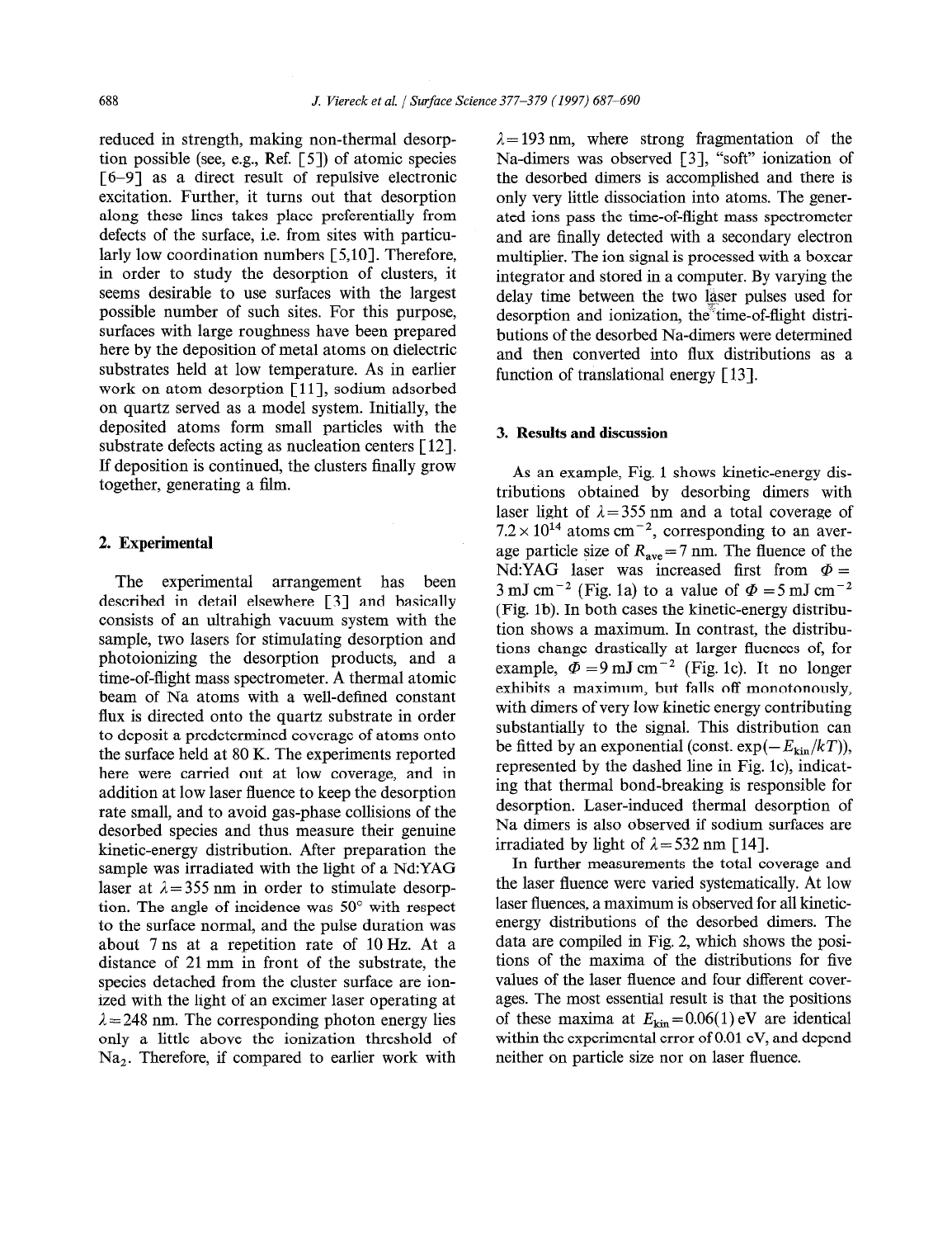

Fig. 1. Kinetic-energy distributions normalized to the maximum rate of Na dimers desorbed at  $\lambda = 355$  nm and a total coverage of  $7.2 \times 10^{14}$  atoms cm<sup>-2</sup> ( $R_{\text{ave}} = 7 \text{ nm}$ ) with fluence of (a) 3, (b) 5 and (c)  $9 \text{ mJ cm}^{-2}$ . The wavelength of the ionization laser was set to  $\lambda = 248$  nm.



Fig. 2. Positions of the maxima of the kinetic-energy distributions of Na dimers desorbed with laser light of  $\lambda = 355$  nm. The laser fluence was varied between 1 and 8 mJ cm<sup>-2</sup>, and the average particle size ranged from 7 to 15 mn.

Fig. 3 shows the integral desorption rate obtained with  $\lambda = 355$  nm as a function of laser fluence for the fixed coverage of  $3.6 \times 10^{15}$  atoms cm<sup>-2</sup> ( $R_{\text{ave}}=$ 15 nm). At low values, the integral desorption rate is linearly dependent on the laser fluence. Above approximately  $\Phi = 7 \pm 1 \text{ mJ cm}^{-2}$ , however, it grows exponentially. At the same time, the shape of the kinetic-energy distribution changes from a curve exhibiting a maximum to an exponential decrease (see Figs. lb and lc).

We note that desorption of sodium dimers (Na<sub>2</sub>)



Fig. 3. Integral desorption rate of Na dimers desorbed with a laser wavelength of  $\lambda = 355$  nm as a function of laser fluence. The coverage was  $3.6 \times 10^{-15}$  atoms cm<sup>2</sup> ( $R_{ave}$ =12 nm). The fluence was varied between 1 and 10 mJ cm<sup> $-2$ </sup>.